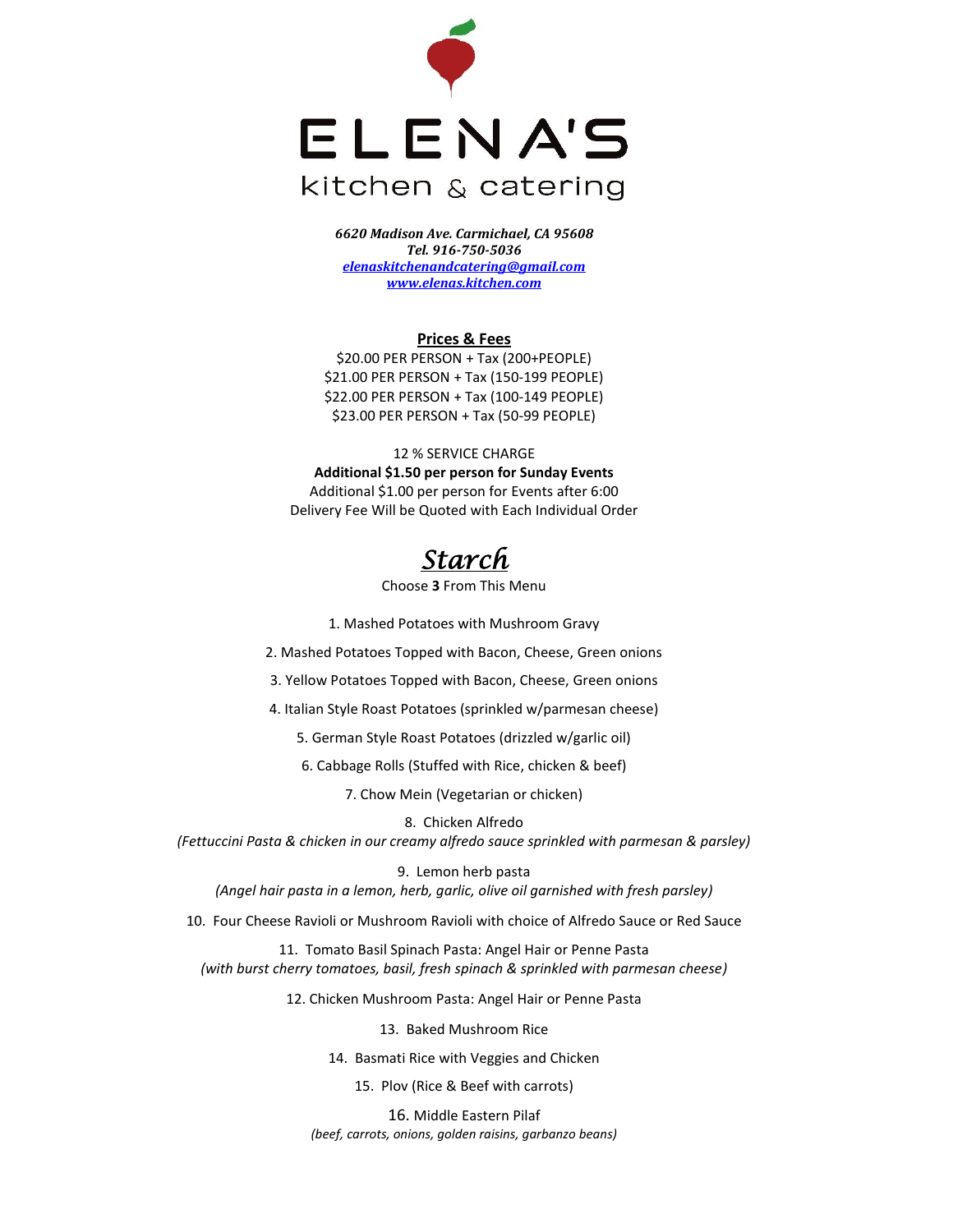

#### Choose **2** From This Menu

 1. Chicken Kabob *(Grilled marinated chicken thighs topped with marinated onions)*

> 2. Greek Chicken Kabob *Skewered (Topped with pink pickled onions)*

3. Cheddar Ranch Chicken *Thigh meat*

4. Stuffed Chicken Rolls *(Stuffed with mushrooms, onion & cheese)*

5. BBQ Chicken *(Grilled marinated chicken in BBQ Sauce)* 

6. Teriyaki Chicken Sprinkled with Sesame Seeds

7. Creamy Garlic Chicken *Thigh meat*

8. Creamy Bacon Mushroom Thyme Chicken- *Chicken Breast- Buffet Only*

9. Marsala Chicken *Buffet Only (Oven Roasted chicken breast with mushrooms and creamy marsala wine sauce)*

> 10. Ground Chicken Kabob *(Seasoned ground chicken topped with marinated onions)*

11. Zrazi *(Large Meatballs stuffed with mushrooms, cabbage & onion)*

> 12. Royal Meatballs *(stuffed with spinach, mushrooms & cheese)*

13. French Style Chicken *(with sautéed onions, mushrooms, topped with tomatoes & cheese)*

14. French Style Pork *(with sautéed onions, mushrooms, topped with tomatoes & cheese)*

> 15. Pork Kabob *(Topped with Marinated Onions)*

16. Honey Lime Ginger Pork Roast *(Served with baby carrots on the side)*

17. Brown Sugar Garlic Pork Roast *(Served with baby carrots on the side)*

18. Pork Marsala *Buffet Only (Oven Roasted Pork with mushrooms and shallots in a creamy marsala wine sauce)*

> 19. Stuffed Swai Fillets with Creamy White Sauce *(Imitation Crab, Carrots & Cheese)*

20. Stuffed Swai Fillets with Roasted Red Pepper Sauce *(Broccoli & cream cheese)*

21. Fried White Fish Fillet with Chefs Red Fish Sauce

22. Baked Tilapia *(with roasted red pepper sauce)*

23. French Style Fish *(with sautéed onions, mushrooms, topped with tomatoes & cheese)*

Georgian Sauce available upon request \$25.00 per gallon Tzatziki Sauce available upon request \$25.00 per gallon **BEEF, RIBS, SHRIMP, SALMON & LAMB CHOPS ARE AVAILABLE ON ADDITIONAL MENU**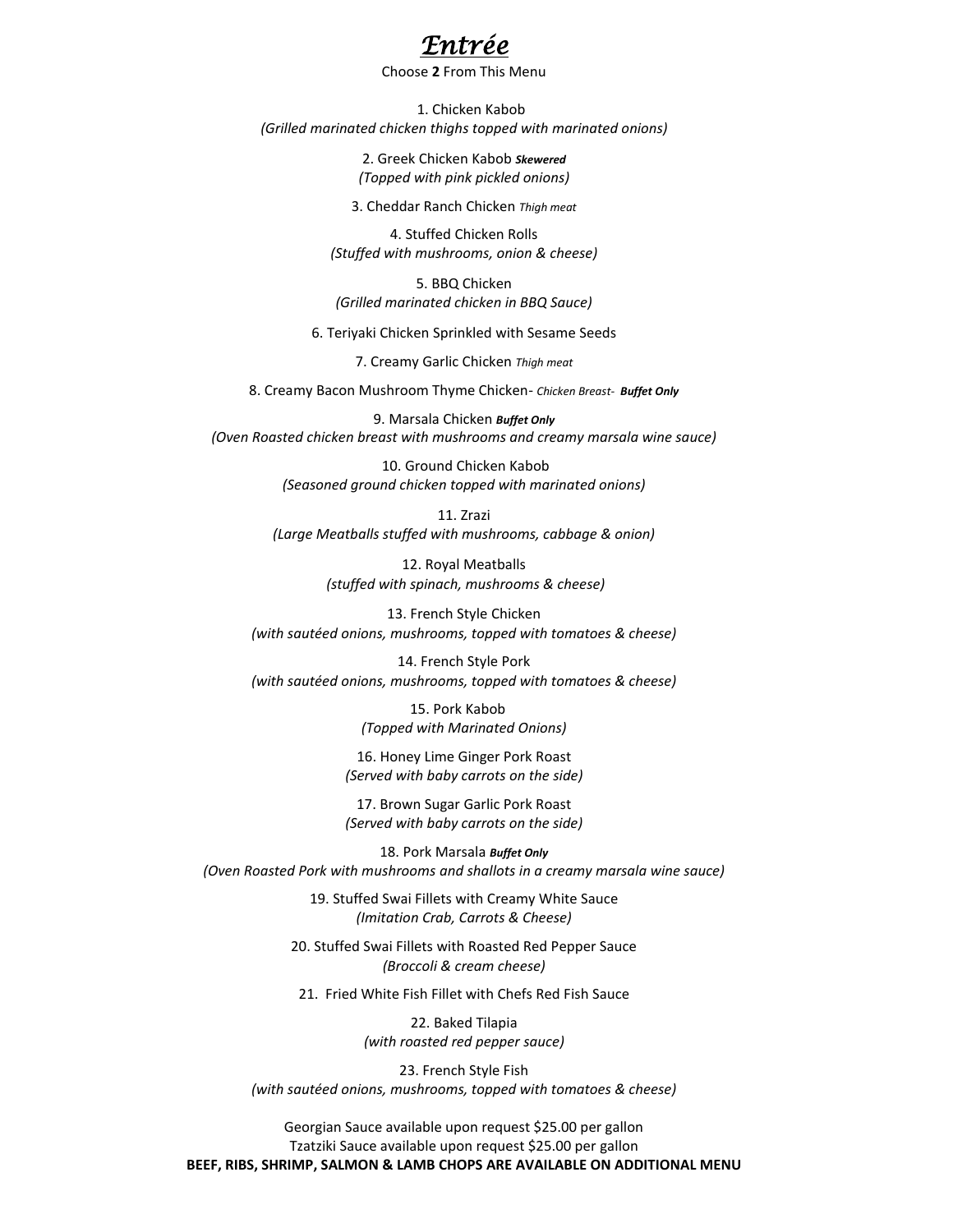# *Meat Salads*

Choose **1** From This Menu

1.Russian Potato Salad (Olivie) *(Potatoes, eggs, carrots, green peas, onions, bologna, pickles & mayo)*

 2. Potato Chicken Salad *(Potatoes, chicken, eggs, carrots, green onion, onions, pickles & mayo)*

3. Orzo Chicken Salad *(orzo pasta, chicken, bell peppers, olives, red onions, zucchini & fresh spinach)*

4. Chicken Pasta Salad *(penne pasta, chicken, bell peppers, red onions, tomatoes & pesto sauce)*

5. Shrimp Tortellini Pasta Salad *(Tortellini, Shrimp, Dill Pickles, Red Onions, Cherry Tomatoes & Romaine lettuce tossed with Remoulade Dressing)*

6. Greek Chicken Salad *(chicken breast, bell peppers, red onions, cherry tomatoes, cucumbers olives & feta cheese)*

> 7. Chicken Almond Salad *(chicken, grape, celery, apples almond, onions, feta cheese & mayo)*

8. Chicken Avocado Corn Salad (*Shredded chicken, avocado, corn, cherry tomatoes, red onions, cilantro, garlic & lime olive oil)*

9. Mango Avocado Chicken Salad *(Seasonal) (shredded chicken, mango, avocado, red onion, cilantro & lemon oil dressing)*

10. Mexican Chicken Taco Salad *(Romaine & iceberg lettuce, chicken, corn, black beans, cherry tomatoes, cheese & tortilla strips with taco ranch dressing)*

11. Asian Style Chicken Salad *(Chicken, Napa cabbage, edamame, carrots, green onion, cilantro, crunchy noodles & almonds with Asian sesame dressing)*

> 12. Ultimate Caesar salad *(Chicken, avocado, eggs, Tomatoes, Croutons & Parmesan Cheese tossed in Caesar dressing)*

13. Cranberry Chicken Pecan Salad *(Chicken breast, green onions, cranberries, celery & pecans with poppyseed Dressing)*

14. Crab Salad (*Napa cabbage, crabmeat imitation, corn, dill, green onion & mayonnaise)*

15. Herring Salad *(herring fish, onions, carrots, potatoes, beets & mayonnaise)*

16. Mimoza *(choice of baked salmon or tuna) (potatoes, Carrots, onions, eggs, Monterey Cheese & mayonnaise)*

> 17. Strawberry Avocado Spinach Shrimp Salad *(Red Onions, Almonds & Poppy Seed Dressing)*

18. Roast Veggies (Choose 3) *(Baby Carrots, Green Beans, Zucchini/squash, Red Bell Peppers, Mushrooms, or Mini Peppers)*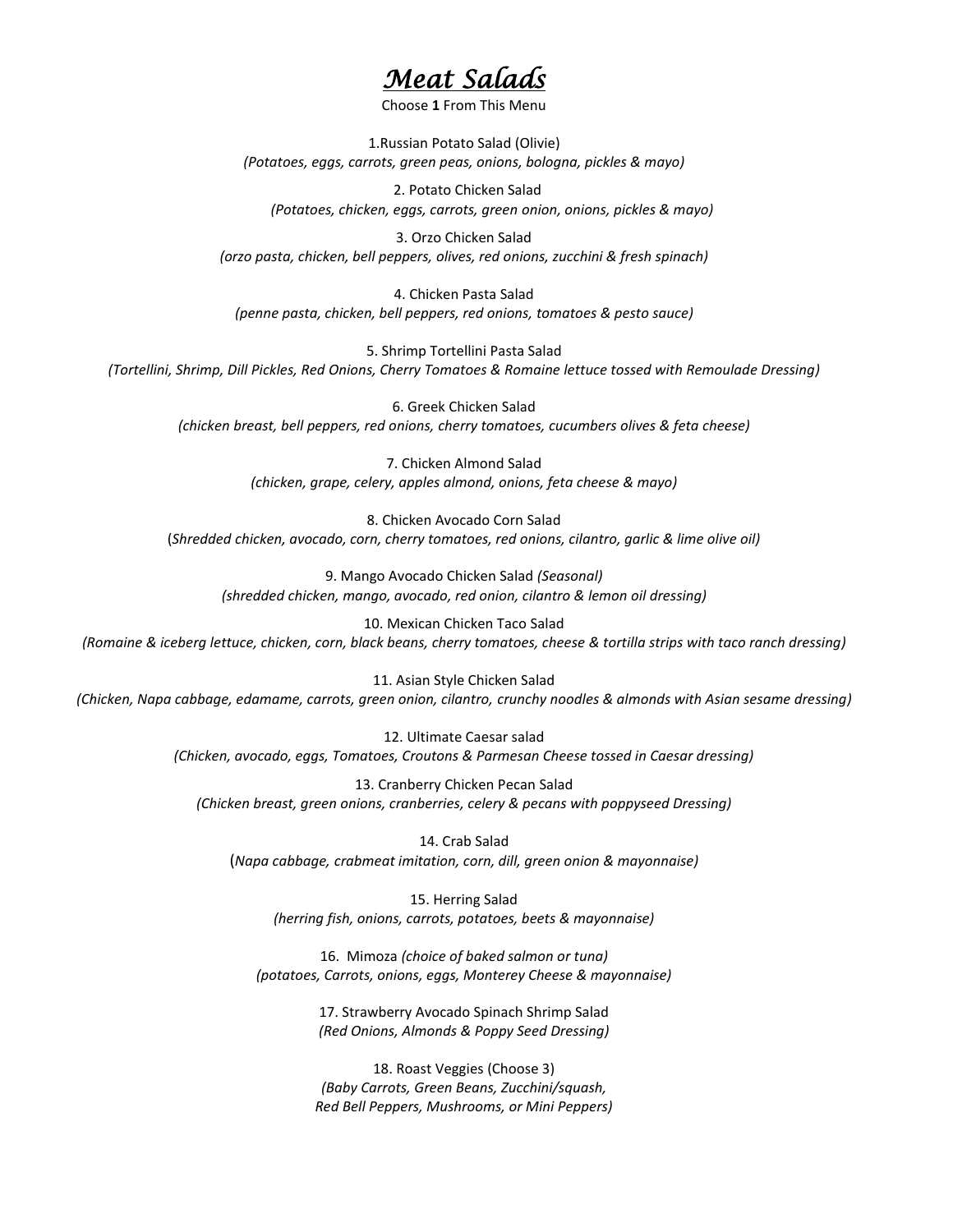

Choose **3** From This Menu

1. Marinated Mushrooms

2. Marinated Eggplants

3. Eggplants with Red Pepper Salsa *seasonal*

4. Eggplant & Tomato Stacks with Cheese & Mayonnaise

5. Marinated Tomatoes

6. Korean Carrot Salad

7. Caprese Salad (*Cherry Tomatoes, Mozzarella Pearls, Basil with Balsamic Dressing)*

8. Fresh Cucumber & Cherry Tomato Salad

9. Cucumbers with Dill (*oil & Vinegar or Greek Yogurt Dressing)*

10. Marinated Cabbage Salad *(Cabbage, Onion Red Pepper & Carrots)*

11. Fresh Cabbage Salad (*Cabbage, Dill, Parsley, Cucumber, Green Onion, Oil Dressing)*

12. Mixed Cabbage Salad (*Mix of Cabbage, Red Bell Pepper, Carrots, & Oil Dressing)*

13. Broccoli Salad *Signature Salad* (*Broccoli, Red Onion, Dried Cranberries, Broccoli Slaw, Sunflower Seed with Mayo Dressing)*

14. Cranberry Almond Broccoli Salad (*Broccoli, Red Onion, Dried Cranberries, Sliced Almonds with Citrus Poppyseed Dressing)*

15. Grape Almond Broccoli Salad (*Broccoli, Grapes, Carrots, Sliced Almonds, Broccoli Slaw with Mayo Dressing)*

16. Cauliflower Salad (*Cauliflower, cherry tomatoes, cucumber, green onion & dill with Mayo garlic Dressing)*

17. Avocado Corn Salad (*Romaine lettuce, avocado, corn, cherry tomatoes, red onions, cilantro, garlic & lime olive oil)*

18. Beetroot and Feta Cheese Salad *(Large diced beets, feta cheese & oranges on arugula with yogurt dressing)*

19. Beet Salad with prunes and Almonds *(mayo & garlic dressing)*

20. Beet Salad with Almonds *(Oil dressing)*

21. Strawberry Spinach Salad *(Poppyseed Dressing)*

22. Cranberry Almond Spinach Salad *(Sesame Seed Dressing)*

23. Mexican Chopped Salad *(Cherry Tomatoes, Black Beans, Corn, Cilantro, Red onion & Romaine Lettuce topped with Tortilla Strips & Citrus Dressing)*

> 24. Caesar Salad (*Romaine Lettuce, Parmesan Cheese, Croutons & Caesar Dressing)*

25. Chicken BBQ Salad (*Romaine & Iceberg Lettuce, Black Beans, Corn, Cherry Tomatoes, BBQ Chicken, Olives & Ranch Dressing)*

26. Almond Berry Spring Mix Salad *(Raspberries, Strawberries, Blueberries & Almonds on a Spring Mix with Lemon Oil Dressing)*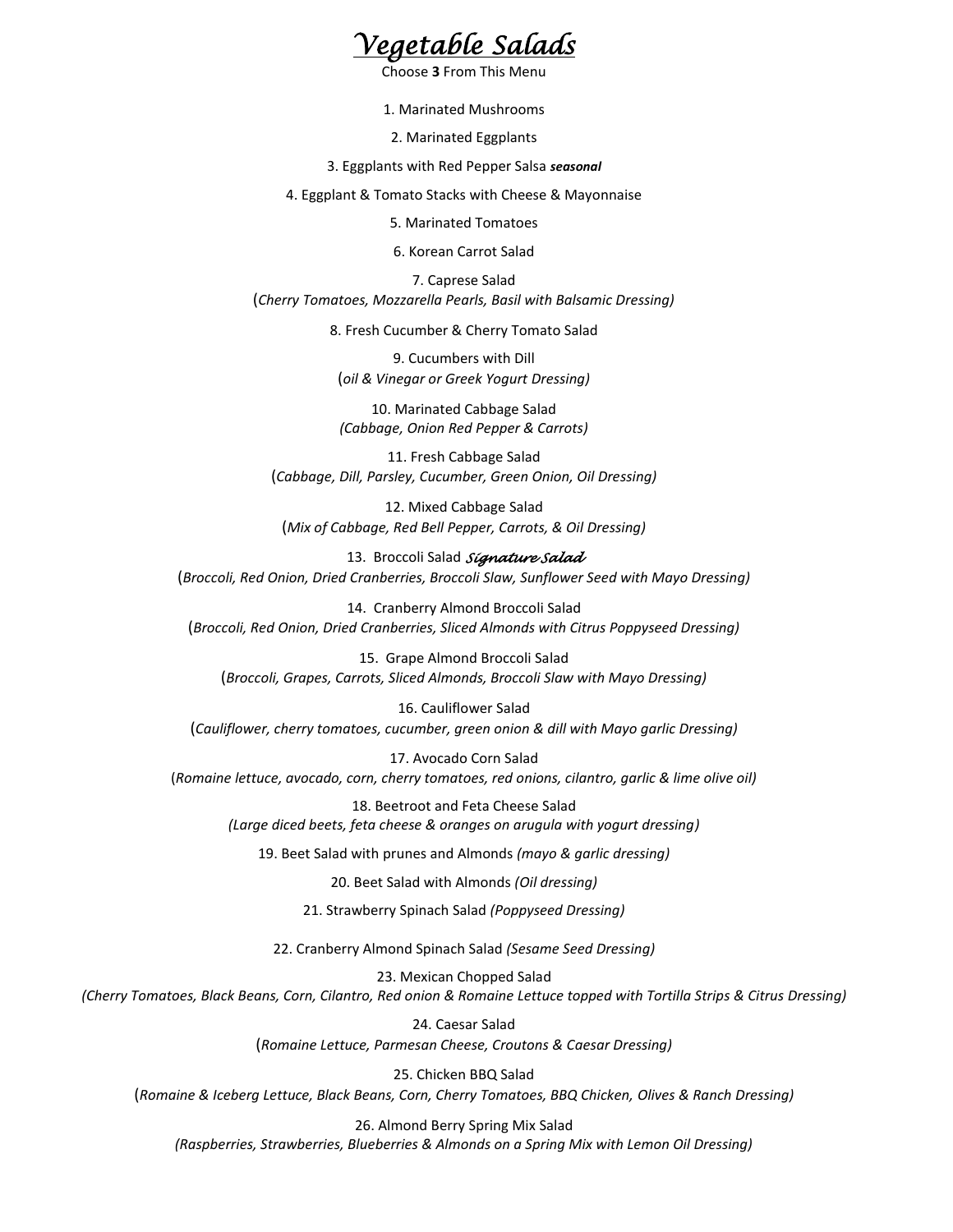27. Olive Garden Style Salad

*(Iceberg & Romaine Lettuce, Carrots, Tomatoes, Cucumbers, Olives, Red Onion, Pepperoncini, Parmesan Cheese, Croutons, & Italian Dressing)*

28. Greek Salad

(*Romaine Lettuce, Cherry Tomatoes, Cucumbers, Olives, Red Onions, Feta Cheese & Greek Dressing)*

29. Italian Tomato Cucumber Salad (*Tomatoes, Cucumber, Red Onion, Avocado, Parsley & Fresh Basil with Balsamic Vinaigrette)*

30. Middle Eastern Chickpea Salad (*Bell Peppers, Chickpeas, Cucumber, Parsley, Tomatoes, Parsley, Scallions, Garlic Feta Mixed with Oil)*

31. Balsamic Soy Garlic Roasted Mushrooms and Green Beans

32. Kale Salad *(Kale, carrots, red cabbage, parsley, almond, lemon with light oil base dressing)*

# *Additional Menu Available to Add On*

### *Entrée*

Price Per Person

1. Pelemeni \$2.00

2. French Style Beef \$4.00 *(with sautéed onions, mushrooms, topped with tomatoes & cheese)*

3. Mongolian BBQ with Beef \$2.00 *(Beef with large Chinese noodles, cabbage, celery & onions)*

4. Ground Beef Kabob \$3.50

5. Tri Tip with Baby Carrots & Asparagus \$4.00 *(Available in prime \$5.50)*

6. Tri Tip with Demi Mushroom Sauce \$4.00 *(Available in prime \$5.50)*

7. Beef Kabob \$4.00 *(Topped with marinated onions)*

8. Pork Baby Back Ribs with Prunes \$2.50

9. Steamed Vegetables with Shrimp \$3.00

10. Stir Fry Shrimp \$3.00 *(Shrimp, red bell pepper, yellow bell peppers, onion & black beans)*

> 11. Shrimp Scampi \$3.50 *(Tail on, with garlic)*

12. Baked Salmon with Steamed Vegetables \$3.50

13. Honey Teriyaki Salmon with Steamed Vegetables \$3.50

14. Stuffed Salmon \$3.50 *(Stuffed with spinach & cream cheese)*

15. Red Snapper with Lemon & Herbs \$2.00

16. Lamb Chops \$5.00 *(Topped with pickled red onion)*



\$0.50 Per Person

1. Sliced French Baguette & European Wheat Mixed Bread

2. Freshly Baked Dinner Rolls with butter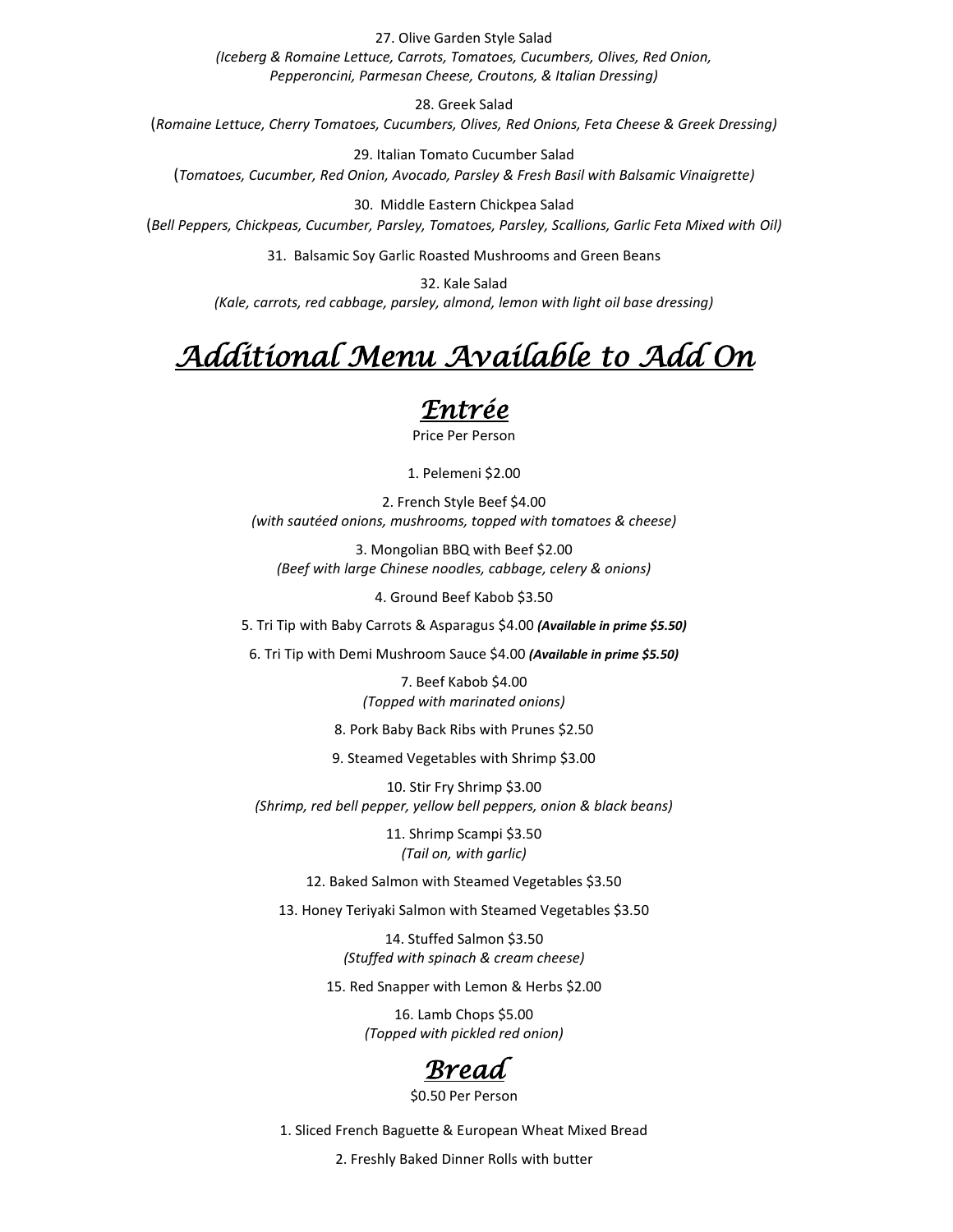# *Cocktail Hour Appetizers*

Sold by piece and requires a minimum of 3 dozen per item chosen

1. Meatballs (BBQ or Buffalo)- \$1.00

2. Stuffed Mushrooms - \$2.00

3. Lavash Turkey Pinwheels - \$1.50

4. Glazed Pineapple Kielbasa Bites - \$2.00

5. Salami Sandwiches - \$2.00

6. Smoked Salmon Sandwiches- \$2.00

7. Green Mix Salad Cups - \$2.00

8. Shrimp Cocktail - \$2.00

9. Samsa (with ground chicken) - \$2.00

10. Mini Turkey & cheese croissant sandwiches - \$2.50

11. Cucumber with Cream Cheese Spread & Smoked Salmon- \$2.00

12. Caprese Skewers (tomato & mozzarella) - \$2.00

13. Blackberry Caprese Skewers (blackberry & mozzarella) - \$2.00

14. Bacon Wrapped Chicken Bites - \$2.50

15. Pineapple Shrimp Skewers \$2.50

16. Mexican Shrimp Cocktail - \$2.50

17. Charcuterie Cups - \$5.00

18. Grazing Table \$8.00 per person *(Variety of cheese, crackers fruits & nuts)*

# *Drinks*

1. Two Soda Varieties, Water & Mineral Water \$2.00 Per Person

2. Iced Tea Lemonade, Punch & Citrus Mint Infused Water \$1.00 Per Person *Buffet Only*

3. Kvass \$8.00 per Gallon (Dispensers & pitchers available for rent with deposit)

4. Coffee & Tea \$1.00 Per Person *(Includes Sugar, Creamer & Disposable Cups)* Requires \$100 deposit which is refunded when our things are returned clean within 3 days

# *Fruits*

\$1.50 Per Person Choose **3** from this menu

1. Strawberries

2. Pineapples

3. Grapes

4. Cantaloupe/Honeydew

5. Oranges

5. Mandarins *seasonal*

- 6. Watermelon *seasonal*
- 7. Apricots *seasonal*